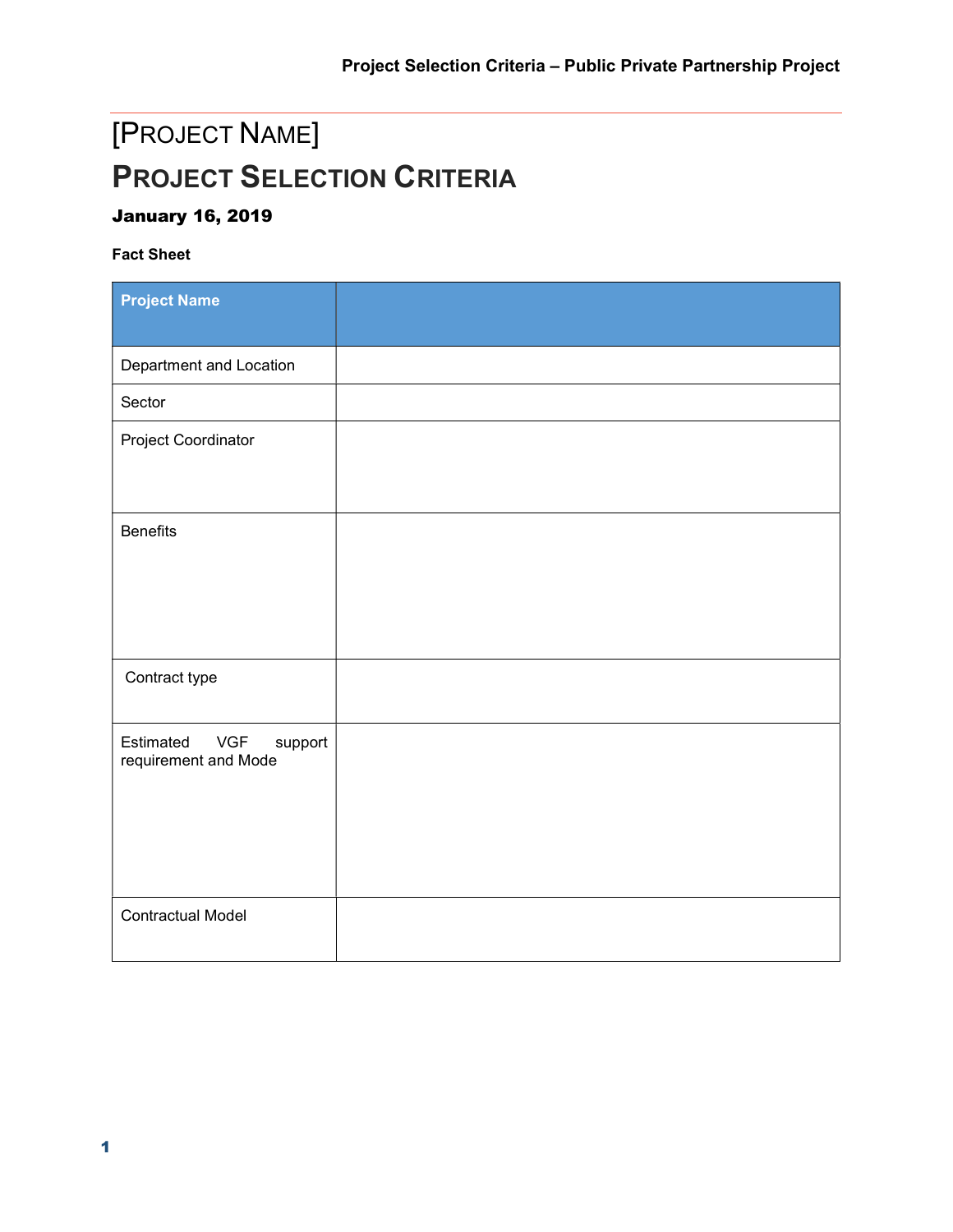|   | <b>SELECTION CRITERIA - KEY DETERMINANTS</b>                                                                                                                    |                                 |
|---|-----------------------------------------------------------------------------------------------------------------------------------------------------------------|---------------------------------|
| 1 | The project selected is for a priority sectoral area. Please attach<br>pre-feasibility study, background notes on the project etc. as part<br>of this Annexure. | Canals or dams $\square$        |
|   |                                                                                                                                                                 | Education facilities $\Box$     |
|   | (Max 10 points for key sector projects identified on the right                                                                                                  | Health facilities $\square$     |
|   | as per PPP Act, 5 points for others)                                                                                                                            | Housing $\square$               |
|   |                                                                                                                                                                 | IT $\square$                    |
|   |                                                                                                                                                                 | Land reclamation $\square$      |
|   |                                                                                                                                                                 | Power generation □              |
|   |                                                                                                                                                                 | Roads $\square$                 |
|   |                                                                                                                                                                 | Sewerage or drainage □          |
|   |                                                                                                                                                                 | Solid waste $\square$           |
|   |                                                                                                                                                                 | Sports $\square$                |
|   |                                                                                                                                                                 | Trade fairs, culture □          |
|   |                                                                                                                                                                 | Urban transport $\square$       |
|   |                                                                                                                                                                 | Water supply/sanitation □       |
|   |                                                                                                                                                                 | Wholesale markets □             |
|   |                                                                                                                                                                 | Tourism and resort □            |
|   |                                                                                                                                                                 | Any other ___________<br>$\Box$ |
|   |                                                                                                                                                                 |                                 |
|   |                                                                                                                                                                 |                                 |
|   |                                                                                                                                                                 |                                 |
|   |                                                                                                                                                                 |                                 |
|   |                                                                                                                                                                 |                                 |
|   |                                                                                                                                                                 |                                 |
|   |                                                                                                                                                                 |                                 |
|   |                                                                                                                                                                 |                                 |
|   |                                                                                                                                                                 |                                 |
|   |                                                                                                                                                                 |                                 |
|   |                                                                                                                                                                 |                                 |
|   |                                                                                                                                                                 |                                 |
|   |                                                                                                                                                                 |                                 |
|   |                                                                                                                                                                 |                                 |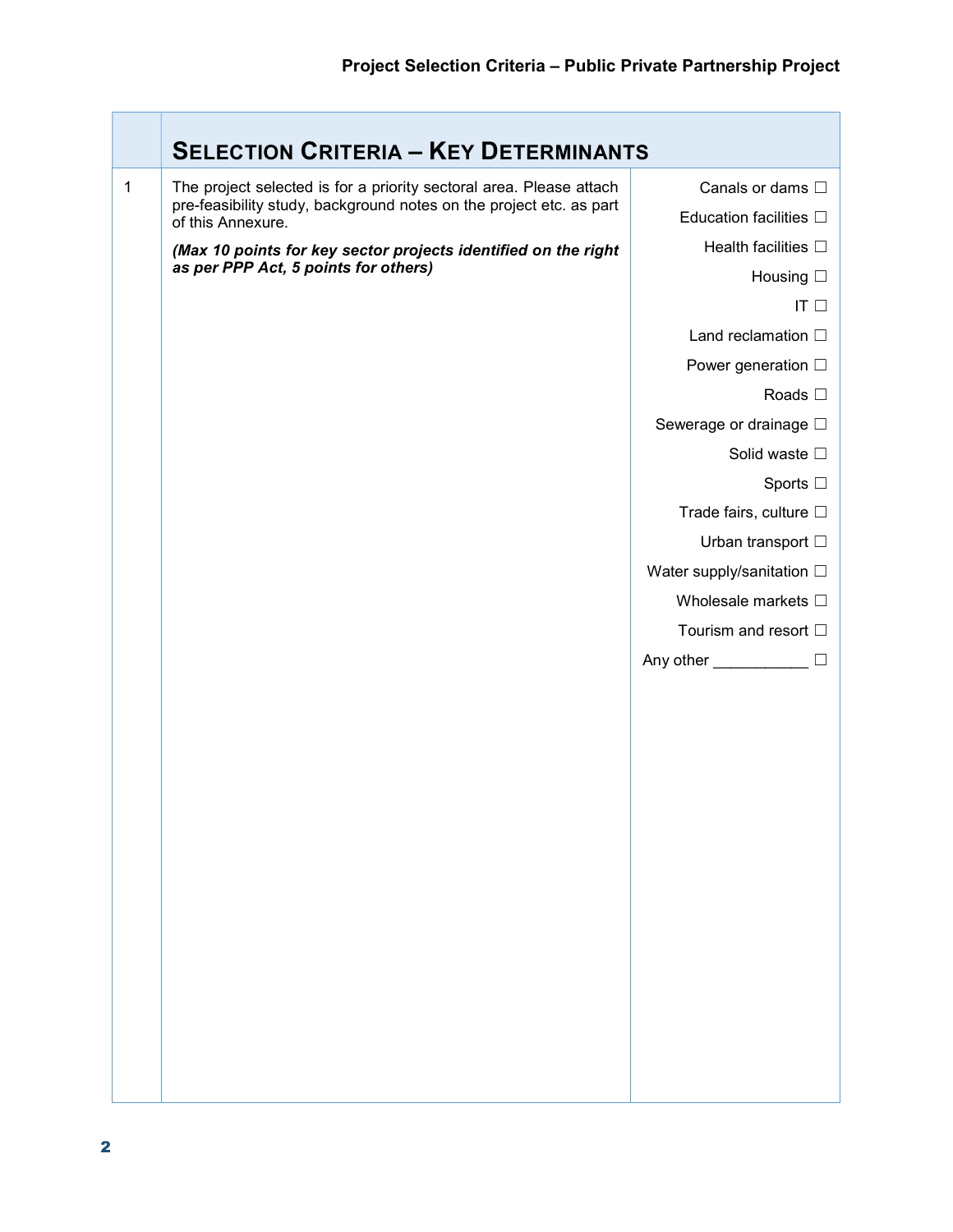| $\overline{2}$ | How well is the need for this project justified? (Max Points: 10-very high; 6-moderate; 2 - low)                                                      |  |
|----------------|-------------------------------------------------------------------------------------------------------------------------------------------------------|--|
|                | Very high: The project addresses real demand challenge of the sector (>15% p.a or<br>demand/capacity ratio > 1.2)                                     |  |
|                | $\Box$ Moderate: The project demonstrates optimal demand challenge of the sector (5-15% p.a or<br>demand/capacity ratio of 0.8-1.2)                   |  |
|                | Low: There is no immediate service or product demand in the sector $\leq 5\%$ p.a or<br>demand/capacity ratio $< 0.8$ )                               |  |
|                | Please provide justification for your selection?                                                                                                      |  |
|                |                                                                                                                                                       |  |
|                |                                                                                                                                                       |  |
|                |                                                                                                                                                       |  |
|                |                                                                                                                                                       |  |
| 3              | What added value/relevance does the PPP bring to this project? (Max Points: 10-High; 6 -<br>moderate; 2 - low)                                        |  |
|                | $\Box$ Very high value: The partnership will be confidence boosting and open new avenues of<br>partnership opportunities.                             |  |
|                | $\Box$ Moderate value: The partnership will continue to be a catalyst for future transactions                                                         |  |
|                | $\Box$ Low value: The partnership has been extended for such transactions in the past.                                                                |  |
|                | Please provide justification for your selection?                                                                                                      |  |
|                |                                                                                                                                                       |  |
|                |                                                                                                                                                       |  |
|                |                                                                                                                                                       |  |
|                |                                                                                                                                                       |  |
| 4              | The project's results and outputs are in accordance with the needs of the selected targeted<br>groups? (Max Points: 10-very high; 6-moderate; 2- low) |  |
|                | $\Box$ Very High: The project overall objective is clearly linked to program priority with high poverty<br>alleviation focus                          |  |
|                | $\Box$ Moderate: The partnership objectives are somewhat linked to program output indicators with<br>medium poverty alleviation focus                 |  |
|                | $\Box$ Low: The partnership objectives are vaguely linked to program output indicators with low<br>poverty alleviation focus                          |  |
|                | Please provide justification for your selection                                                                                                       |  |
|                |                                                                                                                                                       |  |
|                |                                                                                                                                                       |  |
|                |                                                                                                                                                       |  |
|                |                                                                                                                                                       |  |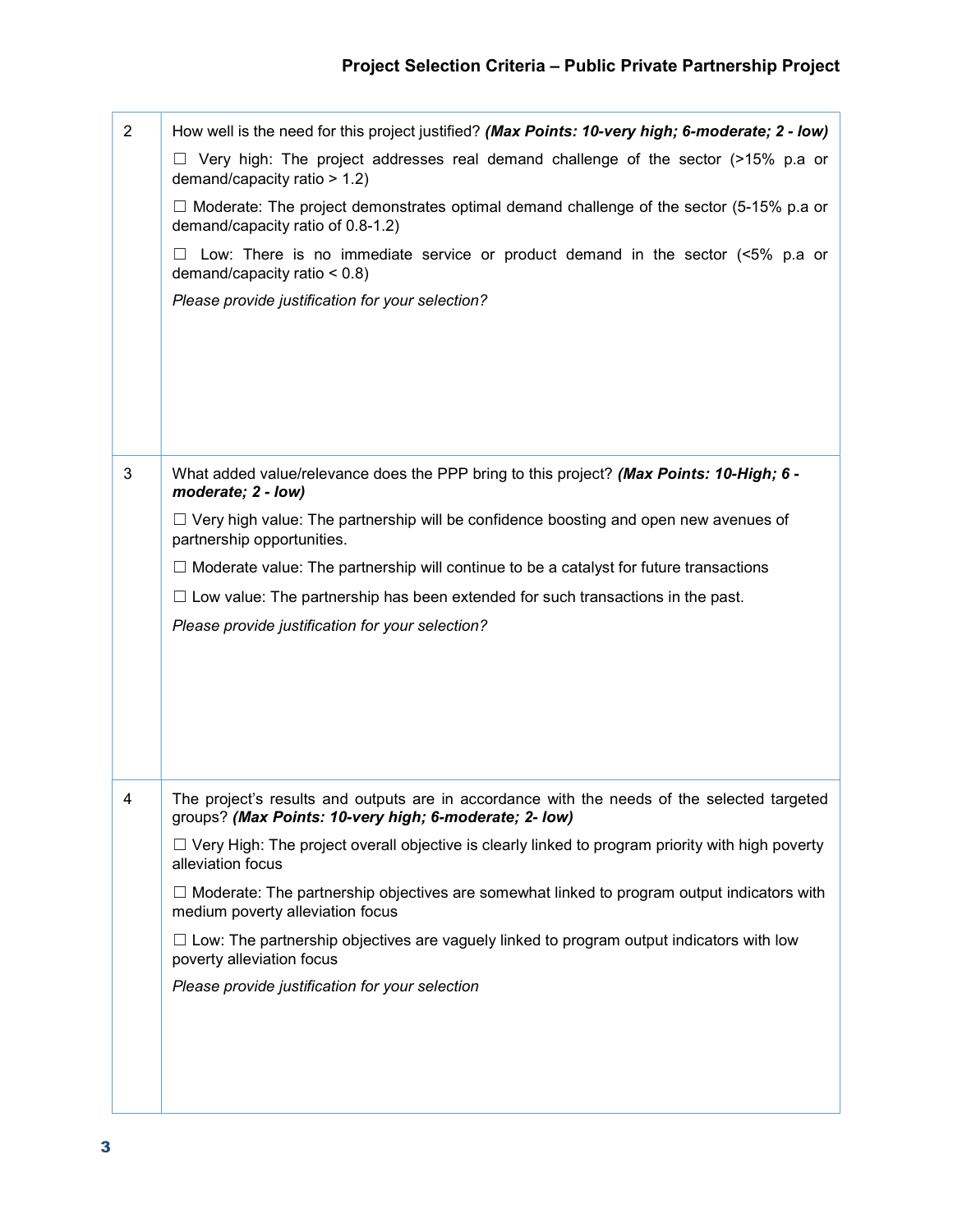|   |                                                                                                                                                                                                                                                                                                                                         | Please check all risks                                                                                                              |
|---|-----------------------------------------------------------------------------------------------------------------------------------------------------------------------------------------------------------------------------------------------------------------------------------------------------------------------------------------|-------------------------------------------------------------------------------------------------------------------------------------|
| 5 | Please categorize the riskiness of this transaction. What are the<br>mitigating measures suggested for this partnership? (Max Points:                                                                                                                                                                                                   | involved in this transaction.                                                                                                       |
|   | 20 Not risky at all; 13-Somewhat risky; 7- High risk)                                                                                                                                                                                                                                                                                   | Construction risk□                                                                                                                  |
|   | Please provide justification for your selection?                                                                                                                                                                                                                                                                                        | Operation risk □                                                                                                                    |
|   |                                                                                                                                                                                                                                                                                                                                         | Funding adequacy risk □                                                                                                             |
|   |                                                                                                                                                                                                                                                                                                                                         | Technology risk □                                                                                                                   |
|   |                                                                                                                                                                                                                                                                                                                                         | Delayed payment risk □                                                                                                              |
|   |                                                                                                                                                                                                                                                                                                                                         | Regulatory risk □                                                                                                                   |
|   |                                                                                                                                                                                                                                                                                                                                         | Public policy risk □                                                                                                                |
|   |                                                                                                                                                                                                                                                                                                                                         | Political/legal risk □                                                                                                              |
|   |                                                                                                                                                                                                                                                                                                                                         | Currency risk $\square$                                                                                                             |
|   |                                                                                                                                                                                                                                                                                                                                         | Force Majeure risk □                                                                                                                |
|   |                                                                                                                                                                                                                                                                                                                                         | How risky is the overall<br>transaction?                                                                                            |
|   |                                                                                                                                                                                                                                                                                                                                         | Less risky: the transaction<br>has been executed with<br>successful mitigating<br>measures $\square$                                |
|   |                                                                                                                                                                                                                                                                                                                                         | Somewhat risky; the<br>transaction is risky but<br>mitigating measures are in<br>place $\square$                                    |
|   |                                                                                                                                                                                                                                                                                                                                         | High risk; the transaction is<br>first of its kind with little<br>management experience□                                            |
| 6 | To what extent are communication activities appropriate and<br>forceful to reach the relevant groups and stakeholders? Will the<br>transaction require additional communication efforts? (Max<br>Points: 10-little or no communication activities; 6-moderate<br>communication activities; 2 - substantial communication<br>activities) | The transaction has been<br>executed in the past and<br>does not require any new<br>communication efforts.□<br>The transaction does |
|   | Please provide justification for your selection                                                                                                                                                                                                                                                                                         | require moderate activities<br>to communicate intent of<br>the transaction <sup>[]</sup>                                            |
|   |                                                                                                                                                                                                                                                                                                                                         | The transaction requires<br>substantial communication<br>activities $\square$                                                       |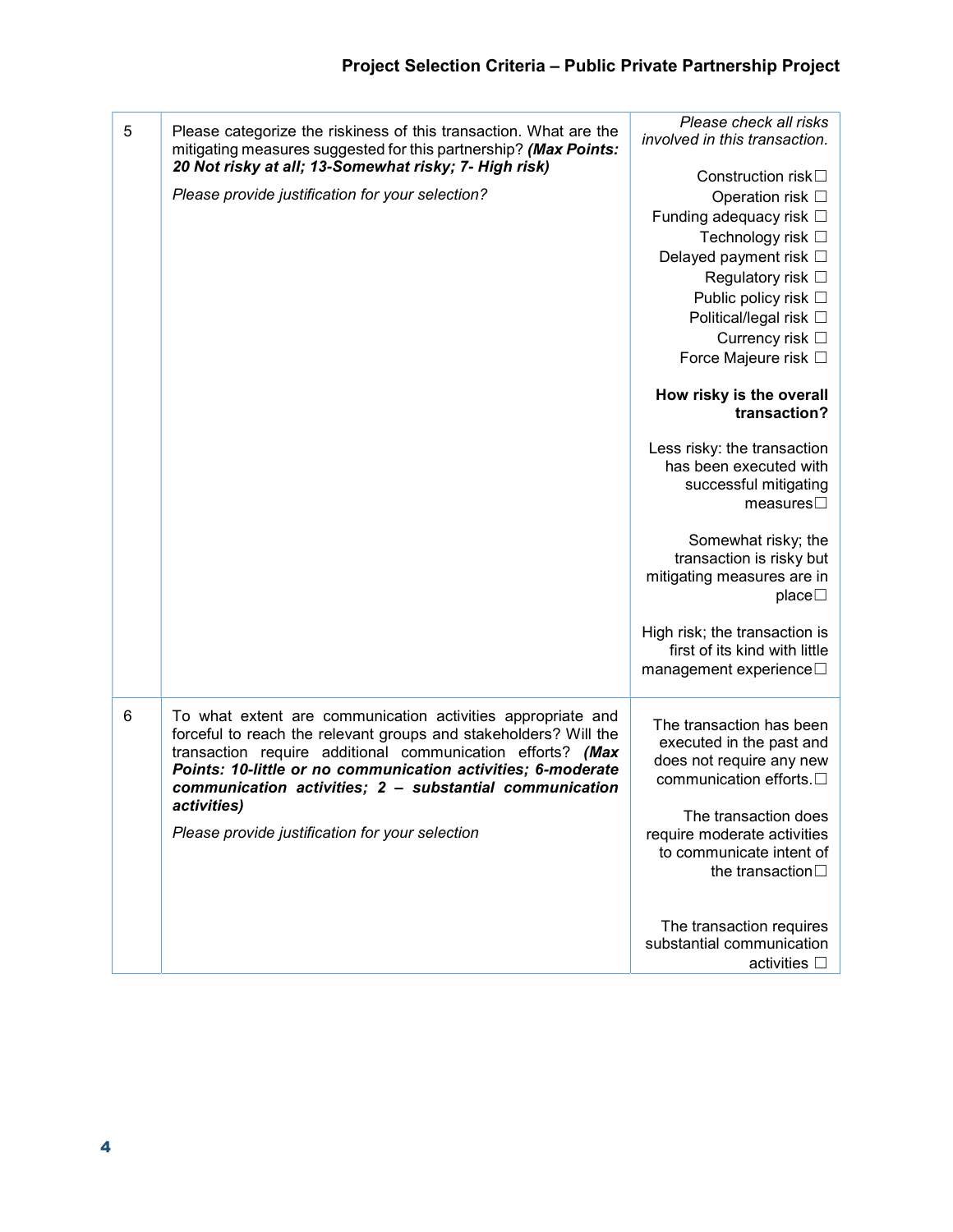7 To what extent does the project budget demonstrate value for money? (Max Points: 20 – High VFM; 15 – Moderate VFM; 10-Low VFM) Please provide justification for your selection? High VFM. Total Public-Sector Comparator (PSC) analysis reflects significant **VFM** □ Moderate VFM: The Public-Sector Comparator (PSC) analysis reflects moderate VFM  $\square$ Low VFM. The PSC analysis demonstrates a negative or a small VFM□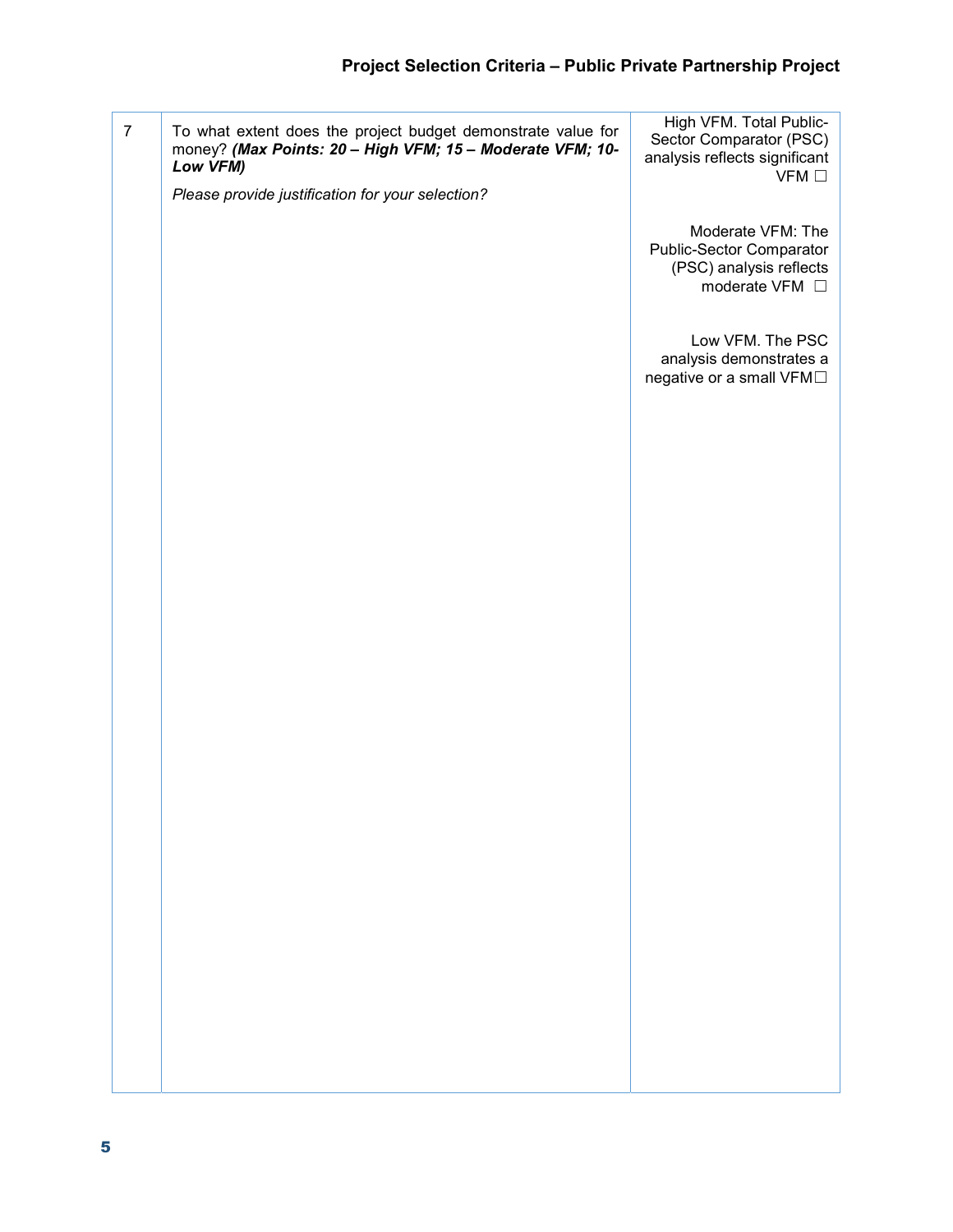| 8 | To what extent environmental and safeguard evaluation<br>measures have been mitigated. (Max Points: 10 - Safeguard<br>evaluation in place; 6-Moderate risks; 3-High environmental<br>risks)<br>Please provide justification for your selection? | Low environmental risks.<br><b>Transaction represents</b><br>minimum environmental<br>risks with mitigating<br>measures in place $\Box$         |
|---|-------------------------------------------------------------------------------------------------------------------------------------------------------------------------------------------------------------------------------------------------|-------------------------------------------------------------------------------------------------------------------------------------------------|
|   |                                                                                                                                                                                                                                                 | Moderate<br>environmental risks: The<br>transaction represents<br>moderate risks with some<br>mitigating measures in<br>place $\square$         |
|   |                                                                                                                                                                                                                                                 | High environmental risks:<br>The transaction represents<br>significant environmental<br>risks with no mitigating<br>measures in place $\square$ |
|   |                                                                                                                                                                                                                                                 |                                                                                                                                                 |
|   |                                                                                                                                                                                                                                                 |                                                                                                                                                 |
|   |                                                                                                                                                                                                                                                 |                                                                                                                                                 |
|   |                                                                                                                                                                                                                                                 |                                                                                                                                                 |
|   |                                                                                                                                                                                                                                                 |                                                                                                                                                 |